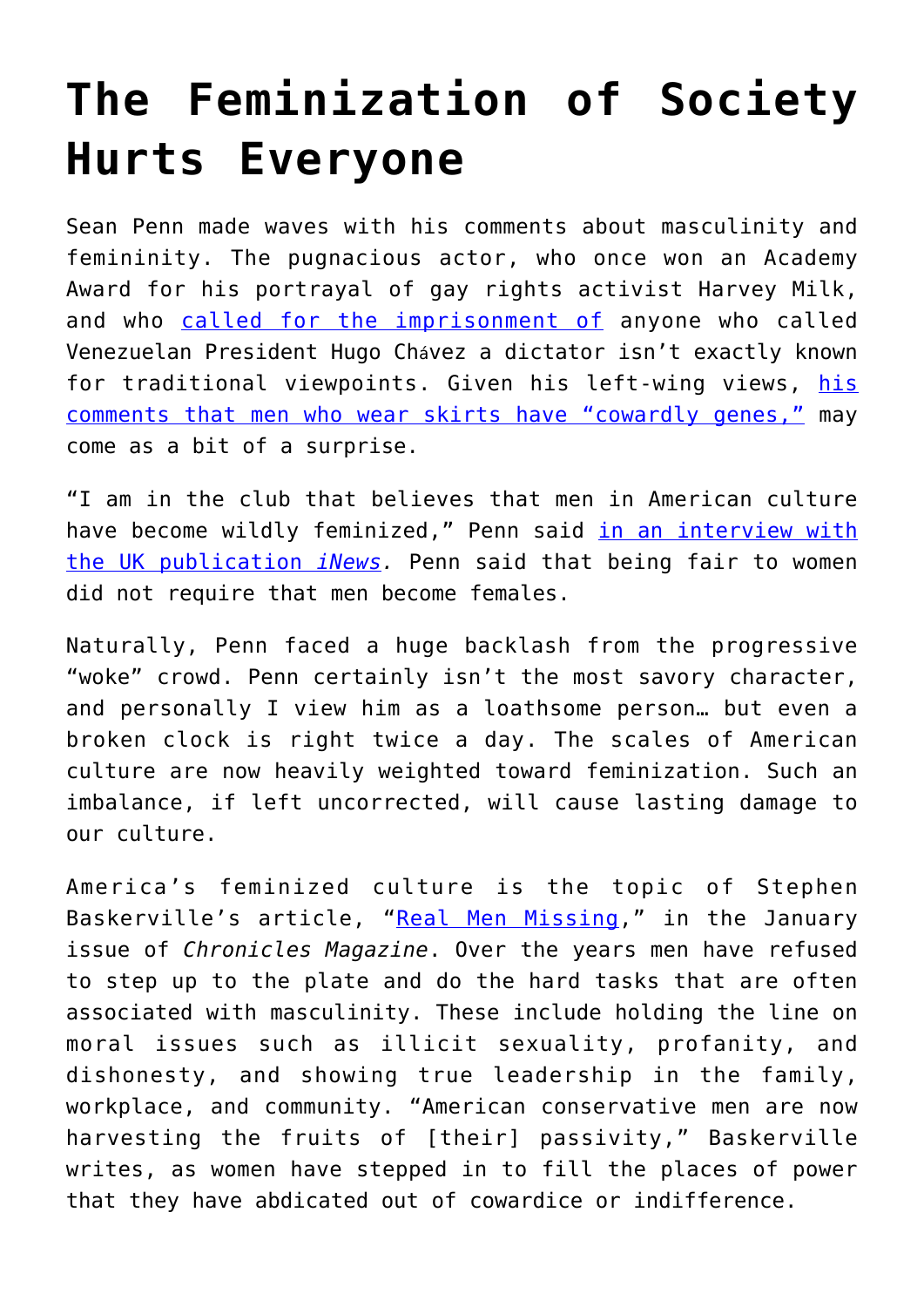The feminization of society has changed all of us in subtle ways. Most immediately, it has rendered us susceptible to mass hysteria over the COVID pandemic that we have experienced over the last two years. Hysteria, any politically incorrect doctor will tell you, is a specifically feminine complaint. But hysteria is not limited to women these days. On the contrary, women seem to be among the most level-headed and skeptical of the overblown virus fear-mongering. **My point is, that the reign of feminine characteristics over societal norms has encouraged men to adopt feminine values and to forego masculine ones**. (Emphasis added.)

We see this adoption of feminine values most notably today in the [men who wear dresses](https://www.intellectualtakeout.org/when-men-say--yes--to-the-dress/) or [join the women's swim team](https://www.chroniclesmagazine.org/real-female-athletes-unite-/1/) under the guise of transitioning to females. Though it is only in recent years that we are seeing full-blown gender-swapping madness, the breakdown of masculinity Baskerville writes about has been brewing under the surface of American society for many years.

The feminist agenda has long pushed equality for women, encouraging them to leave the home and their husbands and children—both temporarily for work and sometimes permanently via divorce—to climb the corporate ladder, to be bold and brash, not giving an inch to the "evil" men in their lives who—or so the ideology goes—would otherwise push them around. Yet the feminist quest of equality seems to result in inequality for men. The imbalance negatively affects families, churches, schools, communities, and almost every other facet of society.

A fix may not be so easy, however, as those of us who have long recognized this problem can attest. Baskerville admits that it is a tall order to restore masculinity in a feminized society. But he offers a couple of reasonable actions, one of which goes directly to repairing the foundation of our society, the family.